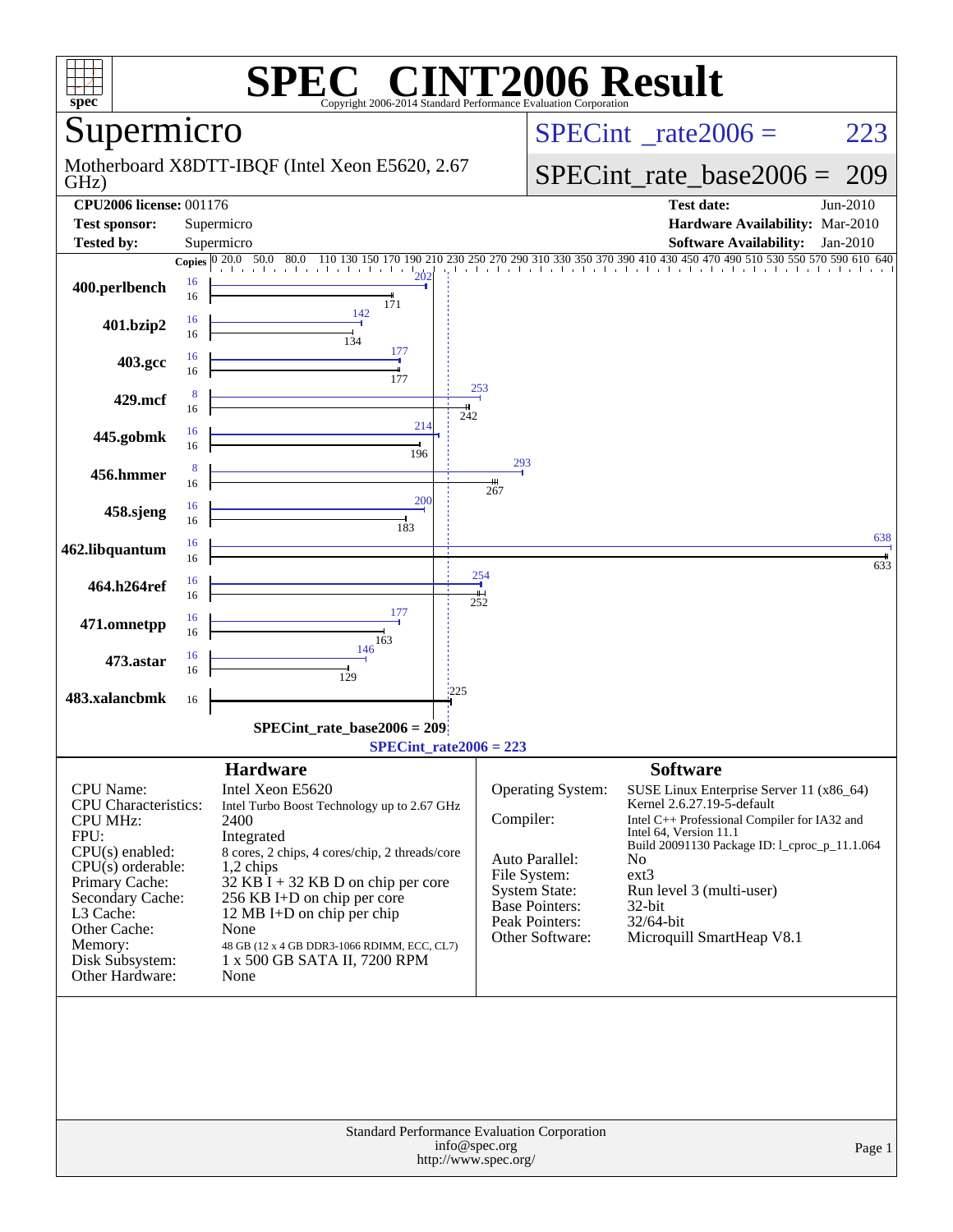

# Supermicro

GHz) Motherboard X8DTT-IBQF (Intel Xeon E5620, 2.67 SPECint rate $2006 = 223$ 

### [SPECint\\_rate\\_base2006 =](http://www.spec.org/auto/cpu2006/Docs/result-fields.html#SPECintratebase2006) 209

**[CPU2006 license:](http://www.spec.org/auto/cpu2006/Docs/result-fields.html#CPU2006license)** 001176 **[Test date:](http://www.spec.org/auto/cpu2006/Docs/result-fields.html#Testdate)** Jun-2010 **[Test sponsor:](http://www.spec.org/auto/cpu2006/Docs/result-fields.html#Testsponsor)** Supermicro **[Hardware Availability:](http://www.spec.org/auto/cpu2006/Docs/result-fields.html#HardwareAvailability)** Mar-2010 **[Tested by:](http://www.spec.org/auto/cpu2006/Docs/result-fields.html#Testedby)** Supermicro **[Software Availability:](http://www.spec.org/auto/cpu2006/Docs/result-fields.html#SoftwareAvailability)** Jan-2010

#### **[Results Table](http://www.spec.org/auto/cpu2006/Docs/result-fields.html#ResultsTable)**

|                  | <b>Base</b>   |                |       |                |       |                |              | <b>Peak</b>   |                |              |                                                                                                          |              |                |              |
|------------------|---------------|----------------|-------|----------------|-------|----------------|--------------|---------------|----------------|--------------|----------------------------------------------------------------------------------------------------------|--------------|----------------|--------------|
| <b>Benchmark</b> | <b>Copies</b> | <b>Seconds</b> | Ratio | <b>Seconds</b> | Ratio | <b>Seconds</b> | Ratio        | <b>Copies</b> | <b>Seconds</b> | <b>Ratio</b> | <b>Seconds</b>                                                                                           | <b>Ratio</b> | <b>Seconds</b> | <b>Ratio</b> |
| 400.perlbench    | 16            | 915            | 171   | 913            | 171   | 921            | 170 <b>I</b> | 16            | 777            | 201          | 770                                                                                                      | 203          | 775            | 202          |
| 401.bzip2        | 16            | 1158           | 133   | 1156           | 134   | 1155           | 134          | 16            | 1095           | 141          | 1090                                                                                                     | 142          | 1091           | <u>142</u>   |
| $403.\text{gcc}$ | 16            | 725            | 178   | 727            | 177   | 732            | 176          | 16            | 724            | 178          | 726                                                                                                      | <u>177</u>   | 728            | 177          |
| $429$ .mcf       | 16            | 601            | 243   | 602            | 242   | 609            | 240l         |               | 289            | 253          | 288                                                                                                      | 253          | 289            | 253          |
| $445$ .gobm $k$  | 16            | 857            | 196   | 855            | 196   | 857            | 196          | 16            | 785            | 214          | 783                                                                                                      | 214          | 785            | 214          |
| 456.hmmer        | 16            | 565            | 264   | 559            | 267   | 555            | <b>269</b>   |               | 255            | 292          | 255                                                                                                      | 293          | 255            | 293          |
| $458$ .sjeng     | 16            | 1057           | 183   | 1056           | 183   | 1055           | 184          | 16            | 966            | 200          | 967                                                                                                      | 200          | 966            | <b>200</b>   |
| 462.libquantum   | 16            | 524            | 633   | 522            | 635   | 524            | 633          | 16            | 519            | 638          | 520                                                                                                      | 638          | 519            | 639          |
| 464.h264ref      | 16            | 1411           | 251   | 1404           | 252   | 1373           | 258          | 16            | 1395           | 254          | 1392                                                                                                     | 254          | 1400           | 253          |
| 471.omnetpp      | 16            | 615            | 163   | 614            | 163   | 615            | 163          | 16            | 565            | 177          | 565                                                                                                      | 177          | 564            | 177          |
| 473.astar        | 16            | 870            | 129   | 870            | 129   | 868            | 129          | 16            | 772            | 146          | 771                                                                                                      | 146          | 771            | 146          |
| 483.xalancbmk    | 16            | 490            | 225   | 490            | 225   | 489            | 226          | 16            | 490            | 225          | 490                                                                                                      | 225          | 489            | 226          |
|                  |               |                |       |                |       |                |              |               |                |              | Results appear in the order in which they were run. Bold underlined text indicates a median measurement. |              |                |              |

#### **[Submit Notes](http://www.spec.org/auto/cpu2006/Docs/result-fields.html#SubmitNotes)**

The config file option 'submit' was used. numactl was used to bind copies to the cores

#### **[Operating System Notes](http://www.spec.org/auto/cpu2006/Docs/result-fields.html#OperatingSystemNotes)**

'ulimit -s unlimited' was used to set the stack size to unlimited prior to run

#### **[Platform Notes](http://www.spec.org/auto/cpu2006/Docs/result-fields.html#PlatformNotes)**

 Fan speed set to Full Speed in BIOS Setup. As tested, the system used a Supermicro CSE-827H-R1400B chassis. The chassis is bundled with a PWS-1K41P-1R power supply, 2 SNK-P0037P heatsinks, and 4 FAN-00111L4 cooling fans.

#### **[General Notes](http://www.spec.org/auto/cpu2006/Docs/result-fields.html#GeneralNotes)**

Binaries were compiled on SLES 10 with Binutils 2.18.50.0.7.20080502

## **[Base Compiler Invocation](http://www.spec.org/auto/cpu2006/Docs/result-fields.html#BaseCompilerInvocation)**

[C benchmarks](http://www.spec.org/auto/cpu2006/Docs/result-fields.html#Cbenchmarks): [icc -m32](http://www.spec.org/cpu2006/results/res2010q3/cpu2006-20100611-11698.flags.html#user_CCbase_intel_icc_32bit_5ff4a39e364c98233615fdd38438c6f2)

Continued on next page

Standard Performance Evaluation Corporation [info@spec.org](mailto:info@spec.org) <http://www.spec.org/>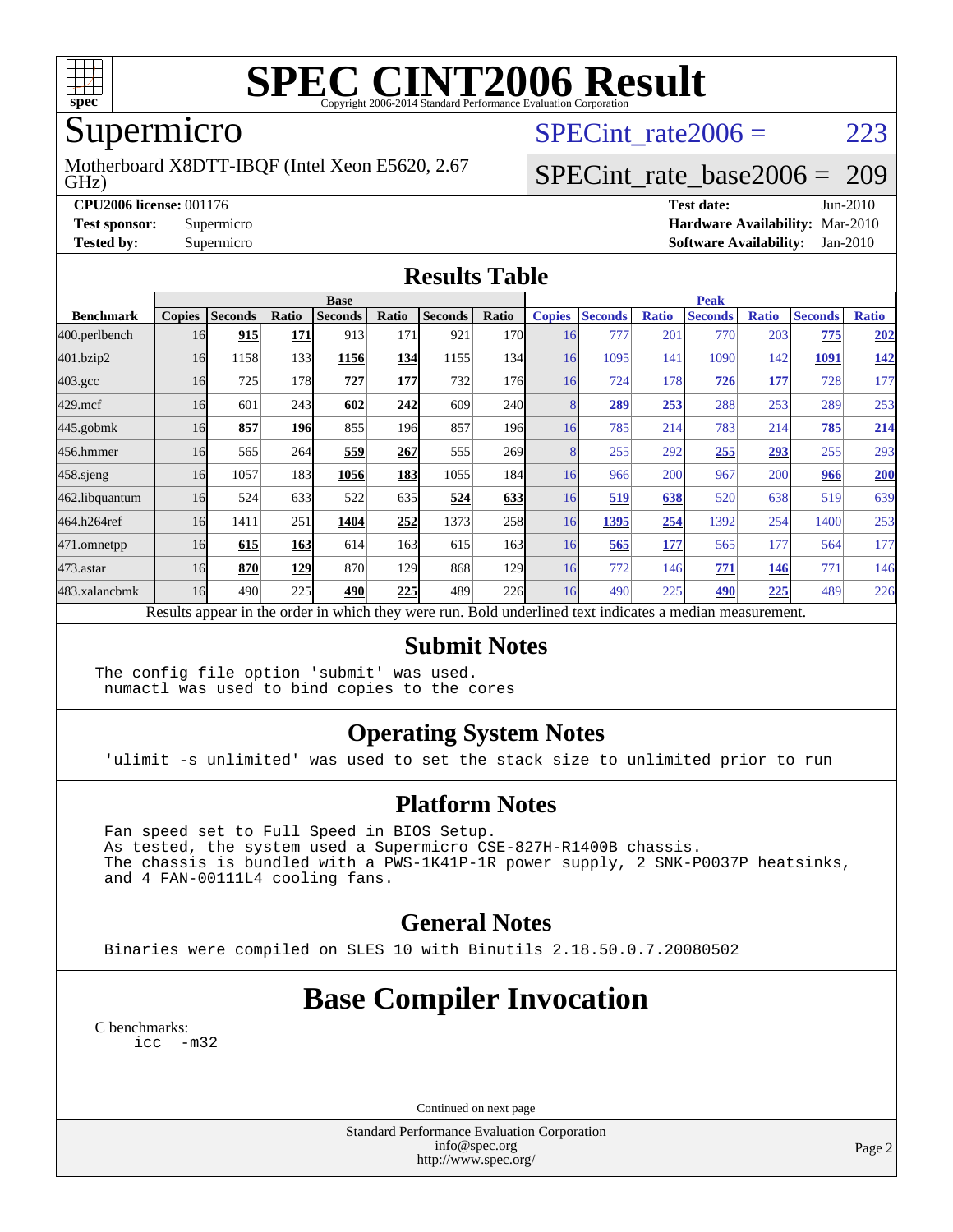

Supermicro

GHz) Motherboard X8DTT-IBQF (Intel Xeon E5620, 2.67 SPECint rate $2006 = 223$ 

[SPECint\\_rate\\_base2006 =](http://www.spec.org/auto/cpu2006/Docs/result-fields.html#SPECintratebase2006) 209

**[CPU2006 license:](http://www.spec.org/auto/cpu2006/Docs/result-fields.html#CPU2006license)** 001176 **[Test date:](http://www.spec.org/auto/cpu2006/Docs/result-fields.html#Testdate)** Jun-2010 **[Test sponsor:](http://www.spec.org/auto/cpu2006/Docs/result-fields.html#Testsponsor)** Supermicro **[Hardware Availability:](http://www.spec.org/auto/cpu2006/Docs/result-fields.html#HardwareAvailability)** Mar-2010 **[Tested by:](http://www.spec.org/auto/cpu2006/Docs/result-fields.html#Testedby)** Supermicro **[Software Availability:](http://www.spec.org/auto/cpu2006/Docs/result-fields.html#SoftwareAvailability)** Jan-2010

## **[Base Compiler Invocation \(Continued\)](http://www.spec.org/auto/cpu2006/Docs/result-fields.html#BaseCompilerInvocation)**

[C++ benchmarks:](http://www.spec.org/auto/cpu2006/Docs/result-fields.html#CXXbenchmarks) [icpc -m32](http://www.spec.org/cpu2006/results/res2010q3/cpu2006-20100611-11698.flags.html#user_CXXbase_intel_icpc_32bit_4e5a5ef1a53fd332b3c49e69c3330699)

#### **[Base Portability Flags](http://www.spec.org/auto/cpu2006/Docs/result-fields.html#BasePortabilityFlags)**

 400.perlbench: [-DSPEC\\_CPU\\_LINUX\\_IA32](http://www.spec.org/cpu2006/results/res2010q3/cpu2006-20100611-11698.flags.html#b400.perlbench_baseCPORTABILITY_DSPEC_CPU_LINUX_IA32) 462.libquantum: [-DSPEC\\_CPU\\_LINUX](http://www.spec.org/cpu2006/results/res2010q3/cpu2006-20100611-11698.flags.html#b462.libquantum_baseCPORTABILITY_DSPEC_CPU_LINUX) 483.xalancbmk: [-DSPEC\\_CPU\\_LINUX](http://www.spec.org/cpu2006/results/res2010q3/cpu2006-20100611-11698.flags.html#b483.xalancbmk_baseCXXPORTABILITY_DSPEC_CPU_LINUX)

#### **[Base Optimization Flags](http://www.spec.org/auto/cpu2006/Docs/result-fields.html#BaseOptimizationFlags)**

[C benchmarks](http://www.spec.org/auto/cpu2006/Docs/result-fields.html#Cbenchmarks):

[-xSSE4.2](http://www.spec.org/cpu2006/results/res2010q3/cpu2006-20100611-11698.flags.html#user_CCbase_f-xSSE42_f91528193cf0b216347adb8b939d4107) [-ipo](http://www.spec.org/cpu2006/results/res2010q3/cpu2006-20100611-11698.flags.html#user_CCbase_f-ipo) [-O3](http://www.spec.org/cpu2006/results/res2010q3/cpu2006-20100611-11698.flags.html#user_CCbase_f-O3) [-no-prec-div](http://www.spec.org/cpu2006/results/res2010q3/cpu2006-20100611-11698.flags.html#user_CCbase_f-no-prec-div) [-static](http://www.spec.org/cpu2006/results/res2010q3/cpu2006-20100611-11698.flags.html#user_CCbase_f-static) [-opt-prefetch](http://www.spec.org/cpu2006/results/res2010q3/cpu2006-20100611-11698.flags.html#user_CCbase_f-opt-prefetch)

[C++ benchmarks:](http://www.spec.org/auto/cpu2006/Docs/result-fields.html#CXXbenchmarks)

[-xSSE4.2](http://www.spec.org/cpu2006/results/res2010q3/cpu2006-20100611-11698.flags.html#user_CXXbase_f-xSSE42_f91528193cf0b216347adb8b939d4107) [-ipo](http://www.spec.org/cpu2006/results/res2010q3/cpu2006-20100611-11698.flags.html#user_CXXbase_f-ipo) [-O3](http://www.spec.org/cpu2006/results/res2010q3/cpu2006-20100611-11698.flags.html#user_CXXbase_f-O3) [-no-prec-div](http://www.spec.org/cpu2006/results/res2010q3/cpu2006-20100611-11698.flags.html#user_CXXbase_f-no-prec-div) [-opt-prefetch](http://www.spec.org/cpu2006/results/res2010q3/cpu2006-20100611-11698.flags.html#user_CXXbase_f-opt-prefetch) [-Wl,-z,muldefs](http://www.spec.org/cpu2006/results/res2010q3/cpu2006-20100611-11698.flags.html#user_CXXbase_link_force_multiple1_74079c344b956b9658436fd1b6dd3a8a) [-L/home/cmplr/usr3/alrahate/cpu2006.1.1.ic11.1/libic11.1-32bit -lsmartheap](http://www.spec.org/cpu2006/results/res2010q3/cpu2006-20100611-11698.flags.html#user_CXXbase_SmartHeap_d86dffe4a79b79ef8890d5cce17030c3)

### **[Base Other Flags](http://www.spec.org/auto/cpu2006/Docs/result-fields.html#BaseOtherFlags)**

[C benchmarks](http://www.spec.org/auto/cpu2006/Docs/result-fields.html#Cbenchmarks):

403.gcc: [-Dalloca=\\_alloca](http://www.spec.org/cpu2006/results/res2010q3/cpu2006-20100611-11698.flags.html#b403.gcc_baseEXTRA_CFLAGS_Dalloca_be3056838c12de2578596ca5467af7f3)

# **[Peak Compiler Invocation](http://www.spec.org/auto/cpu2006/Docs/result-fields.html#PeakCompilerInvocation)**

[C benchmarks \(except as noted below\)](http://www.spec.org/auto/cpu2006/Docs/result-fields.html#Cbenchmarksexceptasnotedbelow): [icc -m32](http://www.spec.org/cpu2006/results/res2010q3/cpu2006-20100611-11698.flags.html#user_CCpeak_intel_icc_32bit_5ff4a39e364c98233615fdd38438c6f2)

401.bzip2: [icc -m64](http://www.spec.org/cpu2006/results/res2010q3/cpu2006-20100611-11698.flags.html#user_peakCCLD401_bzip2_intel_icc_64bit_bda6cc9af1fdbb0edc3795bac97ada53)

456.hmmer: [icc -m64](http://www.spec.org/cpu2006/results/res2010q3/cpu2006-20100611-11698.flags.html#user_peakCCLD456_hmmer_intel_icc_64bit_bda6cc9af1fdbb0edc3795bac97ada53)

458.sjeng: [icc -m64](http://www.spec.org/cpu2006/results/res2010q3/cpu2006-20100611-11698.flags.html#user_peakCCLD458_sjeng_intel_icc_64bit_bda6cc9af1fdbb0edc3795bac97ada53)

462.libquantum: [icc -m64](http://www.spec.org/cpu2006/results/res2010q3/cpu2006-20100611-11698.flags.html#user_peakCCLD462_libquantum_intel_icc_64bit_bda6cc9af1fdbb0edc3795bac97ada53)

[C++ benchmarks \(except as noted below\):](http://www.spec.org/auto/cpu2006/Docs/result-fields.html#CXXbenchmarksexceptasnotedbelow) [icpc -m32](http://www.spec.org/cpu2006/results/res2010q3/cpu2006-20100611-11698.flags.html#user_CXXpeak_intel_icpc_32bit_4e5a5ef1a53fd332b3c49e69c3330699)

473.astar: [icpc -m64](http://www.spec.org/cpu2006/results/res2010q3/cpu2006-20100611-11698.flags.html#user_peakCXXLD473_astar_intel_icpc_64bit_fc66a5337ce925472a5c54ad6a0de310)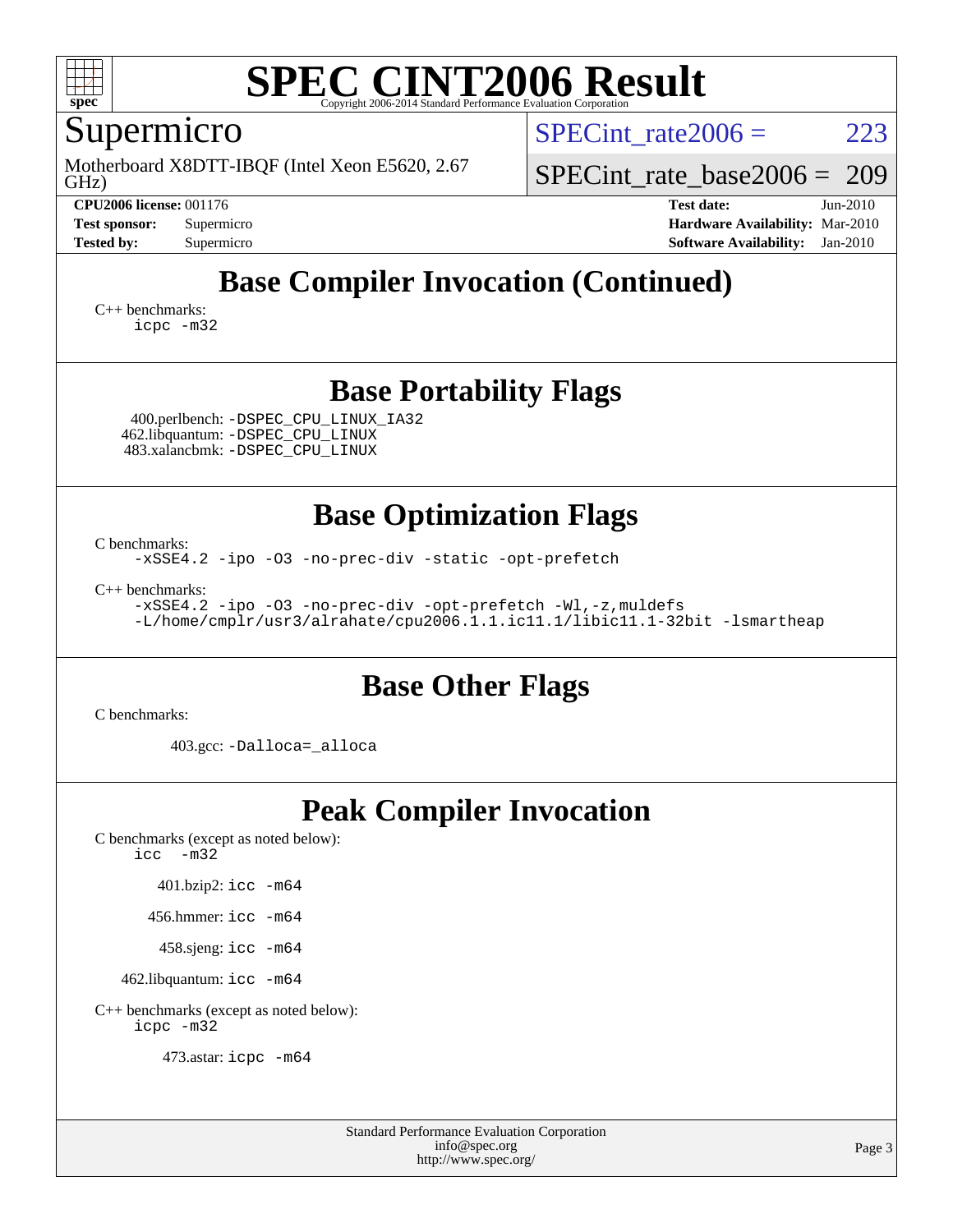

Supermicro

GHz) Motherboard X8DTT-IBQF (Intel Xeon E5620, 2.67 SPECint rate $2006 = 223$ 

[SPECint\\_rate\\_base2006 =](http://www.spec.org/auto/cpu2006/Docs/result-fields.html#SPECintratebase2006) 209

**[CPU2006 license:](http://www.spec.org/auto/cpu2006/Docs/result-fields.html#CPU2006license)** 001176 **[Test date:](http://www.spec.org/auto/cpu2006/Docs/result-fields.html#Testdate)** Jun-2010 **[Test sponsor:](http://www.spec.org/auto/cpu2006/Docs/result-fields.html#Testsponsor)** Supermicro **[Hardware Availability:](http://www.spec.org/auto/cpu2006/Docs/result-fields.html#HardwareAvailability)** Mar-2010 **[Tested by:](http://www.spec.org/auto/cpu2006/Docs/result-fields.html#Testedby)** Supermicro **[Software Availability:](http://www.spec.org/auto/cpu2006/Docs/result-fields.html#SoftwareAvailability)** Jan-2010

### **[Peak Portability Flags](http://www.spec.org/auto/cpu2006/Docs/result-fields.html#PeakPortabilityFlags)**

 400.perlbench: [-DSPEC\\_CPU\\_LINUX\\_IA32](http://www.spec.org/cpu2006/results/res2010q3/cpu2006-20100611-11698.flags.html#b400.perlbench_peakCPORTABILITY_DSPEC_CPU_LINUX_IA32) 401.bzip2: [-DSPEC\\_CPU\\_LP64](http://www.spec.org/cpu2006/results/res2010q3/cpu2006-20100611-11698.flags.html#suite_peakCPORTABILITY401_bzip2_DSPEC_CPU_LP64) 456.hmmer: [-DSPEC\\_CPU\\_LP64](http://www.spec.org/cpu2006/results/res2010q3/cpu2006-20100611-11698.flags.html#suite_peakCPORTABILITY456_hmmer_DSPEC_CPU_LP64) 458.sjeng: [-DSPEC\\_CPU\\_LP64](http://www.spec.org/cpu2006/results/res2010q3/cpu2006-20100611-11698.flags.html#suite_peakCPORTABILITY458_sjeng_DSPEC_CPU_LP64) 462.libquantum: [-DSPEC\\_CPU\\_LP64](http://www.spec.org/cpu2006/results/res2010q3/cpu2006-20100611-11698.flags.html#suite_peakCPORTABILITY462_libquantum_DSPEC_CPU_LP64) [-DSPEC\\_CPU\\_LINUX](http://www.spec.org/cpu2006/results/res2010q3/cpu2006-20100611-11698.flags.html#b462.libquantum_peakCPORTABILITY_DSPEC_CPU_LINUX) 473.astar: [-DSPEC\\_CPU\\_LP64](http://www.spec.org/cpu2006/results/res2010q3/cpu2006-20100611-11698.flags.html#suite_peakCXXPORTABILITY473_astar_DSPEC_CPU_LP64) 483.xalancbmk: [-DSPEC\\_CPU\\_LINUX](http://www.spec.org/cpu2006/results/res2010q3/cpu2006-20100611-11698.flags.html#b483.xalancbmk_peakCXXPORTABILITY_DSPEC_CPU_LINUX)

### **[Peak Optimization Flags](http://www.spec.org/auto/cpu2006/Docs/result-fields.html#PeakOptimizationFlags)**

[C benchmarks](http://www.spec.org/auto/cpu2006/Docs/result-fields.html#Cbenchmarks):

Standard Performance Evaluation Corporation 400.perlbench: [-xSSE4.2](http://www.spec.org/cpu2006/results/res2010q3/cpu2006-20100611-11698.flags.html#user_peakPASS2_CFLAGSPASS2_LDCFLAGS400_perlbench_f-xSSE42_f91528193cf0b216347adb8b939d4107)(pass 2) [-prof-gen](http://www.spec.org/cpu2006/results/res2010q3/cpu2006-20100611-11698.flags.html#user_peakPASS1_CFLAGSPASS1_LDCFLAGS400_perlbench_prof_gen_e43856698f6ca7b7e442dfd80e94a8fc)(pass 1) [-ipo](http://www.spec.org/cpu2006/results/res2010q3/cpu2006-20100611-11698.flags.html#user_peakPASS2_CFLAGSPASS2_LDCFLAGS400_perlbench_f-ipo)(pass 2) [-O3](http://www.spec.org/cpu2006/results/res2010q3/cpu2006-20100611-11698.flags.html#user_peakPASS2_CFLAGSPASS2_LDCFLAGS400_perlbench_f-O3)(pass 2) [-no-prec-div](http://www.spec.org/cpu2006/results/res2010q3/cpu2006-20100611-11698.flags.html#user_peakPASS2_CFLAGSPASS2_LDCFLAGS400_perlbench_f-no-prec-div)(pass 2) [-static](http://www.spec.org/cpu2006/results/res2010q3/cpu2006-20100611-11698.flags.html#user_peakPASS2_CFLAGSPASS2_LDCFLAGS400_perlbench_f-static)(pass 2) [-prof-use](http://www.spec.org/cpu2006/results/res2010q3/cpu2006-20100611-11698.flags.html#user_peakPASS2_CFLAGSPASS2_LDCFLAGS400_perlbench_prof_use_bccf7792157ff70d64e32fe3e1250b55)(pass 2) [-ansi-alias](http://www.spec.org/cpu2006/results/res2010q3/cpu2006-20100611-11698.flags.html#user_peakCOPTIMIZE400_perlbench_f-ansi-alias) 401.bzip2: [-xSSE4.2](http://www.spec.org/cpu2006/results/res2010q3/cpu2006-20100611-11698.flags.html#user_peakPASS2_CFLAGSPASS2_LDCFLAGS401_bzip2_f-xSSE42_f91528193cf0b216347adb8b939d4107)(pass 2) [-prof-gen](http://www.spec.org/cpu2006/results/res2010q3/cpu2006-20100611-11698.flags.html#user_peakPASS1_CFLAGSPASS1_LDCFLAGS401_bzip2_prof_gen_e43856698f6ca7b7e442dfd80e94a8fc)(pass 1) [-ipo](http://www.spec.org/cpu2006/results/res2010q3/cpu2006-20100611-11698.flags.html#user_peakPASS2_CFLAGSPASS2_LDCFLAGS401_bzip2_f-ipo)(pass 2) [-O3](http://www.spec.org/cpu2006/results/res2010q3/cpu2006-20100611-11698.flags.html#user_peakPASS2_CFLAGSPASS2_LDCFLAGS401_bzip2_f-O3)(pass 2) [-no-prec-div](http://www.spec.org/cpu2006/results/res2010q3/cpu2006-20100611-11698.flags.html#user_peakPASS2_CFLAGSPASS2_LDCFLAGS401_bzip2_f-no-prec-div)(pass 2) [-static](http://www.spec.org/cpu2006/results/res2010q3/cpu2006-20100611-11698.flags.html#user_peakPASS2_CFLAGSPASS2_LDCFLAGS401_bzip2_f-static)(pass 2) [-prof-use](http://www.spec.org/cpu2006/results/res2010q3/cpu2006-20100611-11698.flags.html#user_peakPASS2_CFLAGSPASS2_LDCFLAGS401_bzip2_prof_use_bccf7792157ff70d64e32fe3e1250b55)(pass 2) [-opt-prefetch](http://www.spec.org/cpu2006/results/res2010q3/cpu2006-20100611-11698.flags.html#user_peakCOPTIMIZE401_bzip2_f-opt-prefetch) [-ansi-alias](http://www.spec.org/cpu2006/results/res2010q3/cpu2006-20100611-11698.flags.html#user_peakCOPTIMIZE401_bzip2_f-ansi-alias) [-auto-ilp32](http://www.spec.org/cpu2006/results/res2010q3/cpu2006-20100611-11698.flags.html#user_peakCOPTIMIZE401_bzip2_f-auto-ilp32) 403.gcc: [-xSSE4.2](http://www.spec.org/cpu2006/results/res2010q3/cpu2006-20100611-11698.flags.html#user_peakCOPTIMIZE403_gcc_f-xSSE42_f91528193cf0b216347adb8b939d4107) [-ipo](http://www.spec.org/cpu2006/results/res2010q3/cpu2006-20100611-11698.flags.html#user_peakCOPTIMIZE403_gcc_f-ipo) [-O3](http://www.spec.org/cpu2006/results/res2010q3/cpu2006-20100611-11698.flags.html#user_peakCOPTIMIZE403_gcc_f-O3) [-no-prec-div](http://www.spec.org/cpu2006/results/res2010q3/cpu2006-20100611-11698.flags.html#user_peakCOPTIMIZE403_gcc_f-no-prec-div) [-static](http://www.spec.org/cpu2006/results/res2010q3/cpu2006-20100611-11698.flags.html#user_peakCOPTIMIZE403_gcc_f-static) 429.mcf: [-xSSE4.2](http://www.spec.org/cpu2006/results/res2010q3/cpu2006-20100611-11698.flags.html#user_peakCOPTIMIZE429_mcf_f-xSSE42_f91528193cf0b216347adb8b939d4107) [-ipo](http://www.spec.org/cpu2006/results/res2010q3/cpu2006-20100611-11698.flags.html#user_peakCOPTIMIZE429_mcf_f-ipo) [-O3](http://www.spec.org/cpu2006/results/res2010q3/cpu2006-20100611-11698.flags.html#user_peakCOPTIMIZE429_mcf_f-O3) [-no-prec-div](http://www.spec.org/cpu2006/results/res2010q3/cpu2006-20100611-11698.flags.html#user_peakCOPTIMIZE429_mcf_f-no-prec-div) [-static](http://www.spec.org/cpu2006/results/res2010q3/cpu2006-20100611-11698.flags.html#user_peakCOPTIMIZE429_mcf_f-static) [-opt-prefetch](http://www.spec.org/cpu2006/results/res2010q3/cpu2006-20100611-11698.flags.html#user_peakCOPTIMIZE429_mcf_f-opt-prefetch) 445.gobmk: [-xSSE4.2](http://www.spec.org/cpu2006/results/res2010q3/cpu2006-20100611-11698.flags.html#user_peakPASS2_CFLAGSPASS2_LDCFLAGS445_gobmk_f-xSSE42_f91528193cf0b216347adb8b939d4107)(pass 2) [-prof-gen](http://www.spec.org/cpu2006/results/res2010q3/cpu2006-20100611-11698.flags.html#user_peakPASS1_CFLAGSPASS1_LDCFLAGS445_gobmk_prof_gen_e43856698f6ca7b7e442dfd80e94a8fc)(pass 1) [-prof-use](http://www.spec.org/cpu2006/results/res2010q3/cpu2006-20100611-11698.flags.html#user_peakPASS2_CFLAGSPASS2_LDCFLAGS445_gobmk_prof_use_bccf7792157ff70d64e32fe3e1250b55)(pass 2) [-O2](http://www.spec.org/cpu2006/results/res2010q3/cpu2006-20100611-11698.flags.html#user_peakCOPTIMIZE445_gobmk_f-O2) [-ipo](http://www.spec.org/cpu2006/results/res2010q3/cpu2006-20100611-11698.flags.html#user_peakCOPTIMIZE445_gobmk_f-ipo) [-no-prec-div](http://www.spec.org/cpu2006/results/res2010q3/cpu2006-20100611-11698.flags.html#user_peakCOPTIMIZE445_gobmk_f-no-prec-div) [-ansi-alias](http://www.spec.org/cpu2006/results/res2010q3/cpu2006-20100611-11698.flags.html#user_peakCOPTIMIZE445_gobmk_f-ansi-alias) 456.hmmer: [-xSSE4.2](http://www.spec.org/cpu2006/results/res2010q3/cpu2006-20100611-11698.flags.html#user_peakCOPTIMIZE456_hmmer_f-xSSE42_f91528193cf0b216347adb8b939d4107) [-ipo](http://www.spec.org/cpu2006/results/res2010q3/cpu2006-20100611-11698.flags.html#user_peakCOPTIMIZE456_hmmer_f-ipo) [-O3](http://www.spec.org/cpu2006/results/res2010q3/cpu2006-20100611-11698.flags.html#user_peakCOPTIMIZE456_hmmer_f-O3) [-no-prec-div](http://www.spec.org/cpu2006/results/res2010q3/cpu2006-20100611-11698.flags.html#user_peakCOPTIMIZE456_hmmer_f-no-prec-div) [-static](http://www.spec.org/cpu2006/results/res2010q3/cpu2006-20100611-11698.flags.html#user_peakCOPTIMIZE456_hmmer_f-static) [-unroll2](http://www.spec.org/cpu2006/results/res2010q3/cpu2006-20100611-11698.flags.html#user_peakCOPTIMIZE456_hmmer_f-unroll_784dae83bebfb236979b41d2422d7ec2) [-ansi-alias](http://www.spec.org/cpu2006/results/res2010q3/cpu2006-20100611-11698.flags.html#user_peakCOPTIMIZE456_hmmer_f-ansi-alias) [-auto-ilp32](http://www.spec.org/cpu2006/results/res2010q3/cpu2006-20100611-11698.flags.html#user_peakCOPTIMIZE456_hmmer_f-auto-ilp32)  $458 \text{.}$  sjeng:  $-xSSE4$ .  $2(\text{pass 2})$  -prof-qen(pass 1) [-ipo](http://www.spec.org/cpu2006/results/res2010q3/cpu2006-20100611-11698.flags.html#user_peakPASS2_CFLAGSPASS2_LDCFLAGS458_sjeng_f-ipo)(pass 2) [-O3](http://www.spec.org/cpu2006/results/res2010q3/cpu2006-20100611-11698.flags.html#user_peakPASS2_CFLAGSPASS2_LDCFLAGS458_sjeng_f-O3)(pass 2) [-no-prec-div](http://www.spec.org/cpu2006/results/res2010q3/cpu2006-20100611-11698.flags.html#user_peakPASS2_CFLAGSPASS2_LDCFLAGS458_sjeng_f-no-prec-div)(pass 2) [-static](http://www.spec.org/cpu2006/results/res2010q3/cpu2006-20100611-11698.flags.html#user_peakPASS2_CFLAGSPASS2_LDCFLAGS458_sjeng_f-static)(pass 2) [-prof-use](http://www.spec.org/cpu2006/results/res2010q3/cpu2006-20100611-11698.flags.html#user_peakPASS2_CFLAGSPASS2_LDCFLAGS458_sjeng_prof_use_bccf7792157ff70d64e32fe3e1250b55)(pass 2) [-unroll4](http://www.spec.org/cpu2006/results/res2010q3/cpu2006-20100611-11698.flags.html#user_peakCOPTIMIZE458_sjeng_f-unroll_4e5e4ed65b7fd20bdcd365bec371b81f) [-auto-ilp32](http://www.spec.org/cpu2006/results/res2010q3/cpu2006-20100611-11698.flags.html#user_peakCOPTIMIZE458_sjeng_f-auto-ilp32) 462.libquantum: [-xSSE4.2](http://www.spec.org/cpu2006/results/res2010q3/cpu2006-20100611-11698.flags.html#user_peakCOPTIMIZE462_libquantum_f-xSSE42_f91528193cf0b216347adb8b939d4107) [-ipo](http://www.spec.org/cpu2006/results/res2010q3/cpu2006-20100611-11698.flags.html#user_peakCOPTIMIZE462_libquantum_f-ipo) [-O3](http://www.spec.org/cpu2006/results/res2010q3/cpu2006-20100611-11698.flags.html#user_peakCOPTIMIZE462_libquantum_f-O3) [-no-prec-div](http://www.spec.org/cpu2006/results/res2010q3/cpu2006-20100611-11698.flags.html#user_peakCOPTIMIZE462_libquantum_f-no-prec-div) [-static](http://www.spec.org/cpu2006/results/res2010q3/cpu2006-20100611-11698.flags.html#user_peakCOPTIMIZE462_libquantum_f-static) [-auto-ilp32](http://www.spec.org/cpu2006/results/res2010q3/cpu2006-20100611-11698.flags.html#user_peakCOPTIMIZE462_libquantum_f-auto-ilp32) [-opt-prefetch](http://www.spec.org/cpu2006/results/res2010q3/cpu2006-20100611-11698.flags.html#user_peakCOPTIMIZE462_libquantum_f-opt-prefetch) 464.h264ref: [-xSSE4.2](http://www.spec.org/cpu2006/results/res2010q3/cpu2006-20100611-11698.flags.html#user_peakPASS2_CFLAGSPASS2_LDCFLAGS464_h264ref_f-xSSE42_f91528193cf0b216347adb8b939d4107)(pass 2) [-prof-gen](http://www.spec.org/cpu2006/results/res2010q3/cpu2006-20100611-11698.flags.html#user_peakPASS1_CFLAGSPASS1_LDCFLAGS464_h264ref_prof_gen_e43856698f6ca7b7e442dfd80e94a8fc)(pass 1) [-ipo](http://www.spec.org/cpu2006/results/res2010q3/cpu2006-20100611-11698.flags.html#user_peakPASS2_CFLAGSPASS2_LDCFLAGS464_h264ref_f-ipo)(pass 2) [-O3](http://www.spec.org/cpu2006/results/res2010q3/cpu2006-20100611-11698.flags.html#user_peakPASS2_CFLAGSPASS2_LDCFLAGS464_h264ref_f-O3)(pass 2) [-no-prec-div](http://www.spec.org/cpu2006/results/res2010q3/cpu2006-20100611-11698.flags.html#user_peakPASS2_CFLAGSPASS2_LDCFLAGS464_h264ref_f-no-prec-div)(pass 2) [-static](http://www.spec.org/cpu2006/results/res2010q3/cpu2006-20100611-11698.flags.html#user_peakPASS2_CFLAGSPASS2_LDCFLAGS464_h264ref_f-static)(pass 2) [-prof-use](http://www.spec.org/cpu2006/results/res2010q3/cpu2006-20100611-11698.flags.html#user_peakPASS2_CFLAGSPASS2_LDCFLAGS464_h264ref_prof_use_bccf7792157ff70d64e32fe3e1250b55)(pass 2) [-unroll2](http://www.spec.org/cpu2006/results/res2010q3/cpu2006-20100611-11698.flags.html#user_peakCOPTIMIZE464_h264ref_f-unroll_784dae83bebfb236979b41d2422d7ec2) [-ansi-alias](http://www.spec.org/cpu2006/results/res2010q3/cpu2006-20100611-11698.flags.html#user_peakCOPTIMIZE464_h264ref_f-ansi-alias) [C++ benchmarks:](http://www.spec.org/auto/cpu2006/Docs/result-fields.html#CXXbenchmarks) 471.omnetpp: [-xSSE4.2](http://www.spec.org/cpu2006/results/res2010q3/cpu2006-20100611-11698.flags.html#user_peakPASS2_CXXFLAGSPASS2_LDCXXFLAGS471_omnetpp_f-xSSE42_f91528193cf0b216347adb8b939d4107)(pass 2) [-prof-gen](http://www.spec.org/cpu2006/results/res2010q3/cpu2006-20100611-11698.flags.html#user_peakPASS1_CXXFLAGSPASS1_LDCXXFLAGS471_omnetpp_prof_gen_e43856698f6ca7b7e442dfd80e94a8fc)(pass 1) [-ipo](http://www.spec.org/cpu2006/results/res2010q3/cpu2006-20100611-11698.flags.html#user_peakPASS2_CXXFLAGSPASS2_LDCXXFLAGS471_omnetpp_f-ipo)(pass 2) [-O3](http://www.spec.org/cpu2006/results/res2010q3/cpu2006-20100611-11698.flags.html#user_peakPASS2_CXXFLAGSPASS2_LDCXXFLAGS471_omnetpp_f-O3)(pass 2) [-no-prec-div](http://www.spec.org/cpu2006/results/res2010q3/cpu2006-20100611-11698.flags.html#user_peakPASS2_CXXFLAGSPASS2_LDCXXFLAGS471_omnetpp_f-no-prec-div)(pass 2) [-prof-use](http://www.spec.org/cpu2006/results/res2010q3/cpu2006-20100611-11698.flags.html#user_peakPASS2_CXXFLAGSPASS2_LDCXXFLAGS471_omnetpp_prof_use_bccf7792157ff70d64e32fe3e1250b55)(pass 2) [-ansi-alias](http://www.spec.org/cpu2006/results/res2010q3/cpu2006-20100611-11698.flags.html#user_peakCXXOPTIMIZE471_omnetpp_f-ansi-alias) [-opt-ra-region-strategy=block](http://www.spec.org/cpu2006/results/res2010q3/cpu2006-20100611-11698.flags.html#user_peakCXXOPTIMIZE471_omnetpp_f-opt-ra-region-strategy-block_a0a37c372d03933b2a18d4af463c1f69) [-Wl,-z,muldefs](http://www.spec.org/cpu2006/results/res2010q3/cpu2006-20100611-11698.flags.html#user_peakEXTRA_LDFLAGS471_omnetpp_link_force_multiple1_74079c344b956b9658436fd1b6dd3a8a) [-L/home/cmplr/usr3/alrahate/cpu2006.1.1.ic11.1/libic11.1-32bit -lsmartheap](http://www.spec.org/cpu2006/results/res2010q3/cpu2006-20100611-11698.flags.html#user_peakEXTRA_LIBS471_omnetpp_SmartHeap_d86dffe4a79b79ef8890d5cce17030c3) Continued on next page

[info@spec.org](mailto:info@spec.org) <http://www.spec.org/>

Page 4